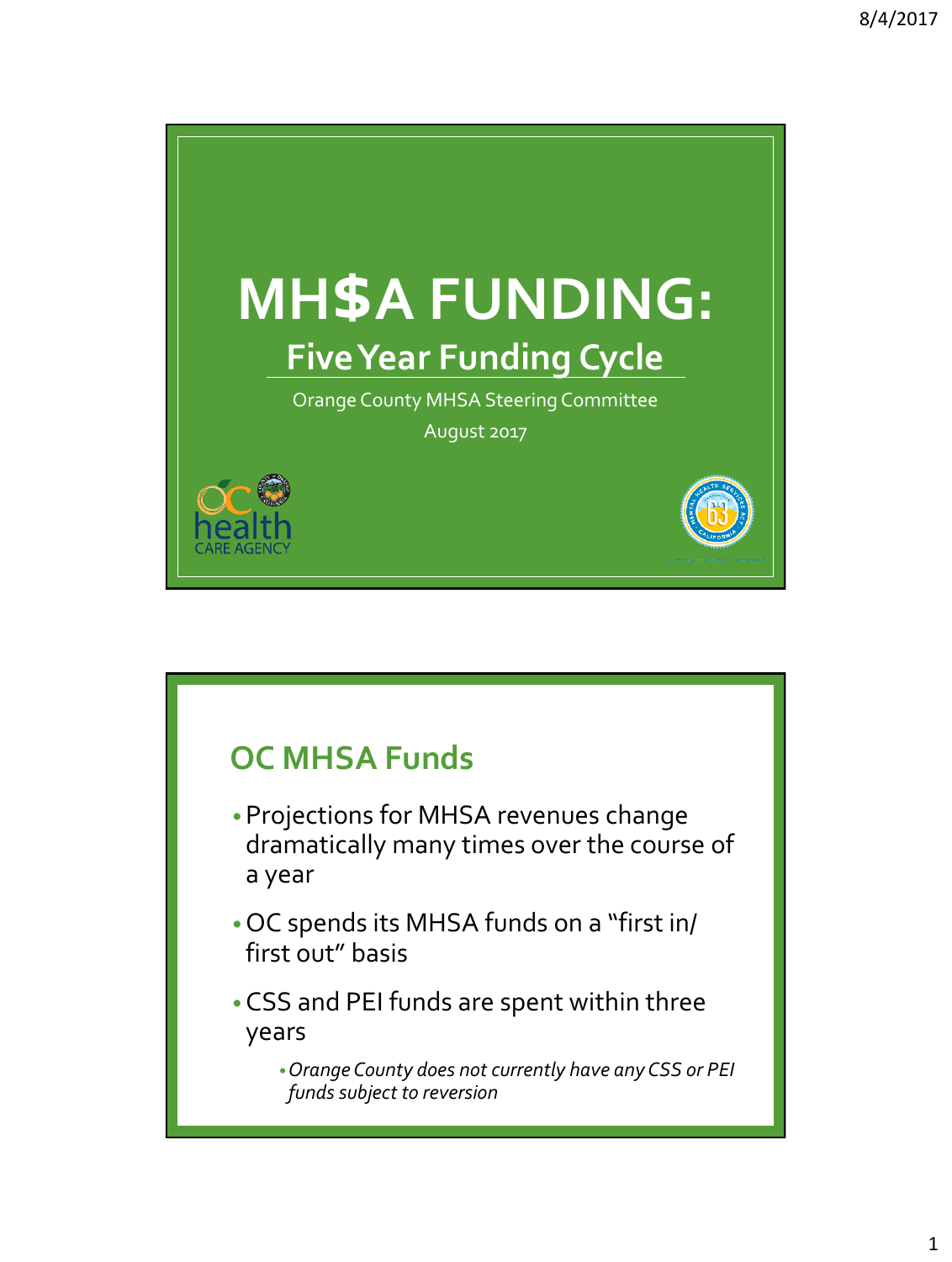| <b>OC MHSA Fund Balance by FY</b><br><b>Based on APRIL 2017 Estimates</b> |                             |            |            |            |      |              |  |
|---------------------------------------------------------------------------|-----------------------------|------------|------------|------------|------|--------------|--|
| <b>FY</b>                                                                 | <b>CSS</b>                  | <b>PET</b> | <b>INN</b> | <b>WET</b> | CFTN | <b>TOTAL</b> |  |
|                                                                           | 17-18 \$96 M \$28 M \$27 M  |            |            | \$0        | \$0  | \$151 M      |  |
|                                                                           | 18-19 \$69 M \$20 M \$28 M  |            |            | \$0\$      | \$0  | \$117 M      |  |
|                                                                           | 19-20 \$46 M \$12 M \$29 M  |            |            | \$0        | \$0  | \$87 M       |  |
|                                                                           | $20-21$ \$18 M \$4 M \$30 M |            |            | \$0        | \$0  | \$52 M       |  |
|                                                                           | 21-22 -\$11 M -\$5 M \$31 M |            |            | \$0        | \$0  | \$15 M       |  |
|                                                                           |                             |            |            |            |      |              |  |
|                                                                           |                             |            |            |            |      |              |  |

## **OC MHSA Fund Balance by FY Based on JUNE 2017 Estimates**

| <b>FY</b> | <b>CSS</b>                  | PEI | <b>INN</b> |     |     | WET   CFTN   TOTAL |
|-----------|-----------------------------|-----|------------|-----|-----|--------------------|
|           | 17-18 \$100 M \$29 M \$28 M |     |            | \$0 | 50  | \$157 M            |
|           | 18-19 \$77 M \$22 M \$29 M  |     |            | \$0 | 50  | \$128 M            |
|           | 19-20 \$59 M \$16 M \$30 M  |     |            | \$0 | 50  | \$105 M            |
|           | 20-21 \$37 M \$9 M \$32 M   |     |            | \$0 | \$0 | \$78 M             |
|           | 21-22 \$16 M \$2 M \$33 M   |     |            | \$0 | \$0 | \$51 M             |